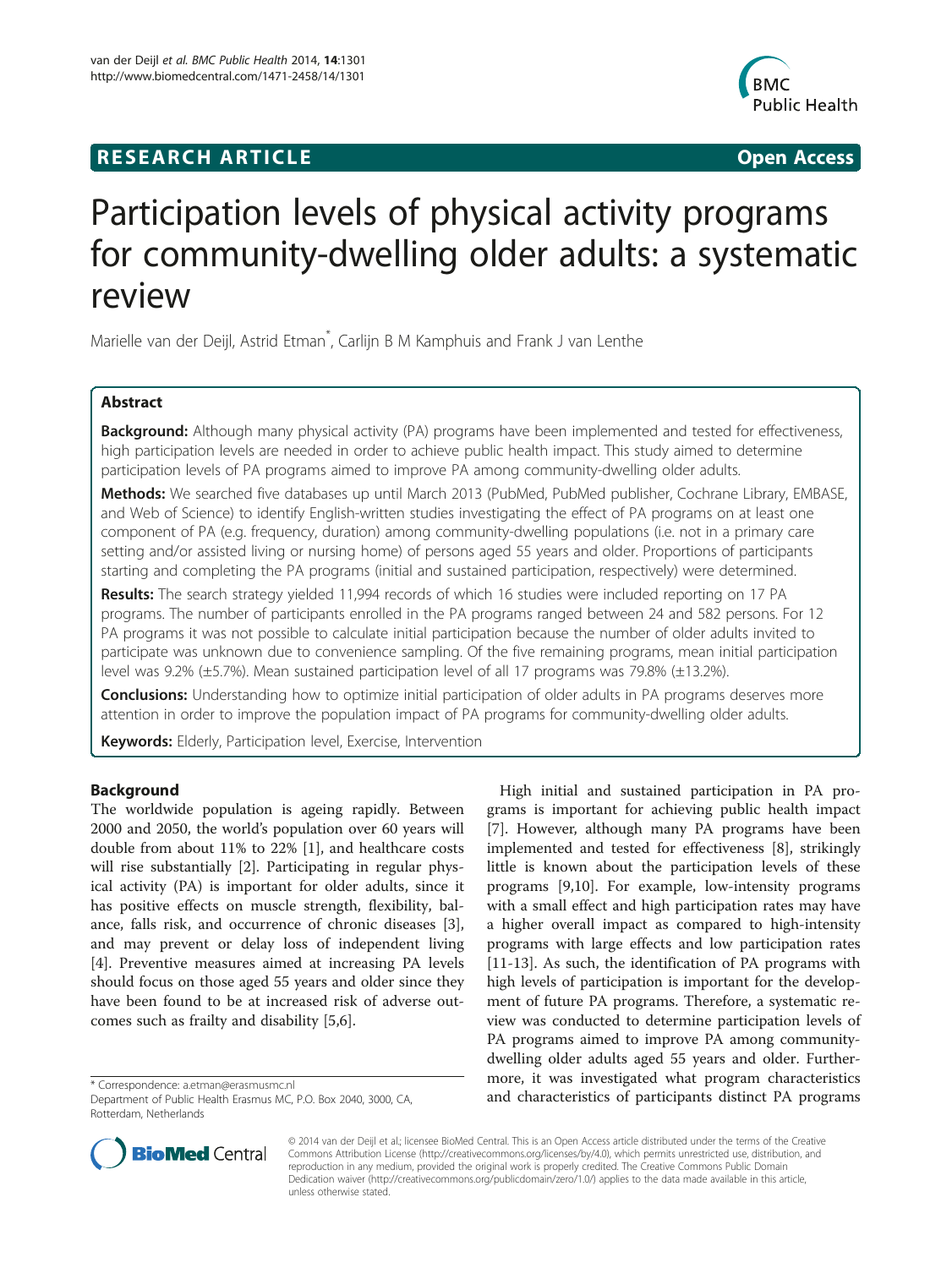with higher participation levels from PA programs with lower participation levels.

# Methods

# Search strategy

Specified search strategies were developed for five bibliographic databases up until March 2013: PubMed, PubMed publisher, Cochrane Library, EMBASE, and Web of Science. The full electronic search strategy for Pubmed was:

((aged NOT (boy\* OR girl\* OR child\*OR month\* OR middle)) OR elder\* OR senior\* OR (old\* AND (adult\* OR people\*))) AND (((communit\* OR home) AND (living OR dwell\* OR residen\* OR based OR population\*)) OR (residential\* NOT (care OR home OR facilit\*)) OR in home OR at home OR domestic\*))) AND (exerci\* OR sports OR physical OR activity OR activities OR walking OR swimming OR cycling OR strength OR endurance OR power OR pedometer OR accelerometer) AND (program\* OR intervention\* OR experiment\* OR (group AND lesson\*) OR government\*) AND (effectiv\* OR evaluat\* OR outcome\* OR benefit\*)

The search strategies for the other databases can be found in the Additional file [1.](#page-6-0)

# Study selection

Studies were included when they were: 1) written in English; 2) conducted among community-dwelling populations (i.e. not in a primary care setting and/or assisted living or nursing home); 3) among persons aged 55 years and older; 4) described programs targeting at least one component of PA (e.g. walking group, exercise class); and 5) evaluating the effect of at least one component of PA (e.g. frequency, duration). Studies were excluded when these: exclusively targeted older adults with a specific medical condition (e.g. dementia, depression), focused on cost-effectiveness; and/or reported on study protocols only.

One reviewer (MvdD) performed the initial selection of titles and abstracts in the literature search. A second reviewer (AE) was consulted to screen a random sub-set, and in case of doubt to discuss until agreement was reached. All corresponding authors of included studies were contacted and reference lists of previously published systematic reviews were checked to make sure all relevant articles were captured. This extra search did not result in extra studies eligible for inclusion.

#### Data extraction

A data extraction form was used to collect information on participation levels (dependent variable) and characteristics of participants and program characteristics (independent variables). Characteristics of participants included sex distribution (% females) and mean age of the participants. The program characteristics included:

sampling method (probability sampling vs. convenience); method of recruitment; location (home-based vs. groupbased); content (e.g. walking group); duration (months); number of contacts; supervision (yes vs. no); and (maximal) group size. Probability sampling is a method of sampling that utilizes some form of random selection, whereas convenience sampling is a technique where subjects are selected because of their convenient accessibility and proximity to the researcher (e.g. inviting through advertisements). One reviewer (MvdD) performed the data extraction and a second reviewer (AE) verified all extracted data. In case of doubt, data were discussed until agreement was reached.

# Participation levels

In order to calculate participation levels the following measures were used, numbers of persons that: 1) were invited to participate (i.e. available sample); 2) started the PA program; and 3) completed the PA program. By using these measures initial and sustained participation levels were calculated. Initial participation was defined as the number of participants that enrolled in the program divided by the number of persons invited to participate. Sustained participation was defined as the number of participants who completed the program divided by the number of participants that started the program [[7\]](#page-7-0).

# Risk of bias

Studies reporting significant effects of PA programs on PA outcomes are more likely to be published as compared to studies in which no significant results were found. However, it is unlikely that this publication bias would affect our results since we focused on participation level as the main outcome, and no differences in participation level are to be expected between effective and non-effective PA programs.

#### Statistical analysis

Descriptive statistics (e.g. means, standard deviations, ranges) were used to summarize the results. Mean sustained participation level was calculated for all PA programs as well as for *effective* PA programs only. An effective PA program was defined as a program for which a significant effect on at least one PA outcome was reported. Pearson correlations were calculated in order to investigate the correlation between participation levels and: gender distribution of the participants; mean age of the participants; program duration; and group size.

# Results

#### Literature search

The search strategy yielded 11,994 records. After removing duplicates, 6,759 records remained which were screened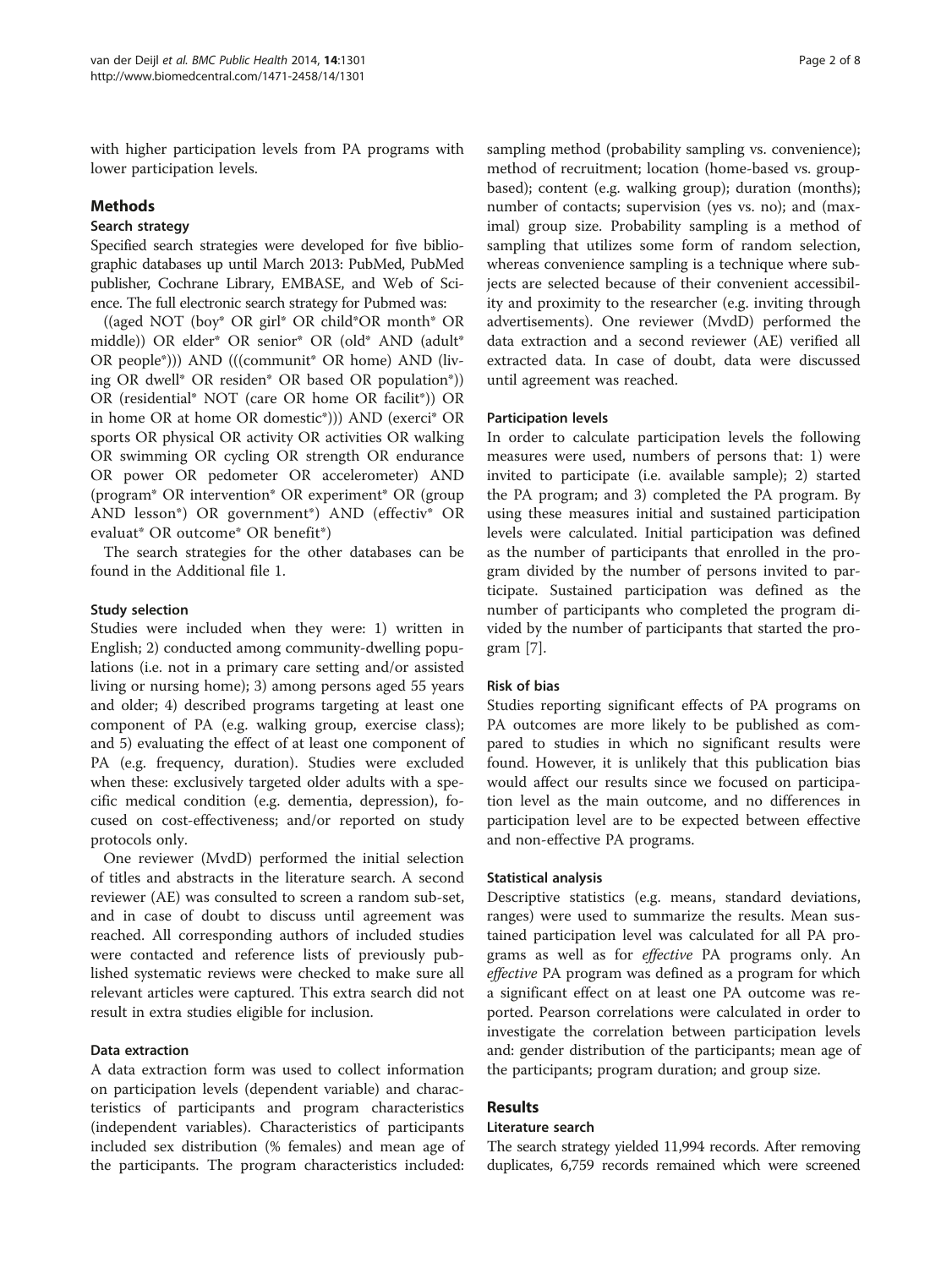based on title and abstract. Sixteen studies reporting on 17 PA programs, were included which were published between 2002 and 2013 since no studies prior to this time met the inclusion criteria (Figure 1).

#### Characteristics of participants and programs

The mean age of the participants ranged between 66 to 84 years (overall mean  $73.8 \pm 6.6$  years). In three programs only females participated [[14-16\]](#page-7-0). Of the remaining 14 PA programs, on average 70.2% (±13.3%) of the participants were females (range 47-89%).

Program characteristics that showed the most variation were the location at which the program took place and the content of the program. Six programs were home-based [\[14,15,17-20](#page-7-0)], five programs were groupbased [\[16,21-24](#page-7-0)], and six were both home- and groupbased [\[25](#page-7-0)-[29\]](#page-7-0). Three programs involved group-walking [[14,16,18\]](#page-7-0), seven programs involved multifaceted activities such as a combination of education and a training

program [\[15,17,20,22,25,27](#page-7-0)], and seven programs involved various PA such as a pedometer intervention or different exercise programs [[19,21,23,24,26,28,29](#page-7-0)] (Table [1\)](#page-3-0). PA outcomes that were evaluated were: general PA level  $(n = 9)$ ; walking  $(n = 6)$ ; and household and sports activities  $(n = 1)$ .

#### Initial and sustained participation

The number of participants enrolled in the PA programs ranged between 24 and 582, with a mean of 174  $(\pm 165)$ . It was not possible to calculate initial participation levels for 12 PA programs, because their applied sampling methods (e.g. convenience sampling) made it unclear how many older adults were invited to participate. The mean initial participation level of the five remaining PA programs was 9.2% (±5.7%), with a range between 1% [[27\]](#page-7-0) and 16% [\[17\]](#page-7-0). It was not possible to calculate correlations of characteristics of participants and programs with initial participation levels because of the low number of studies reporting initial participation levels.

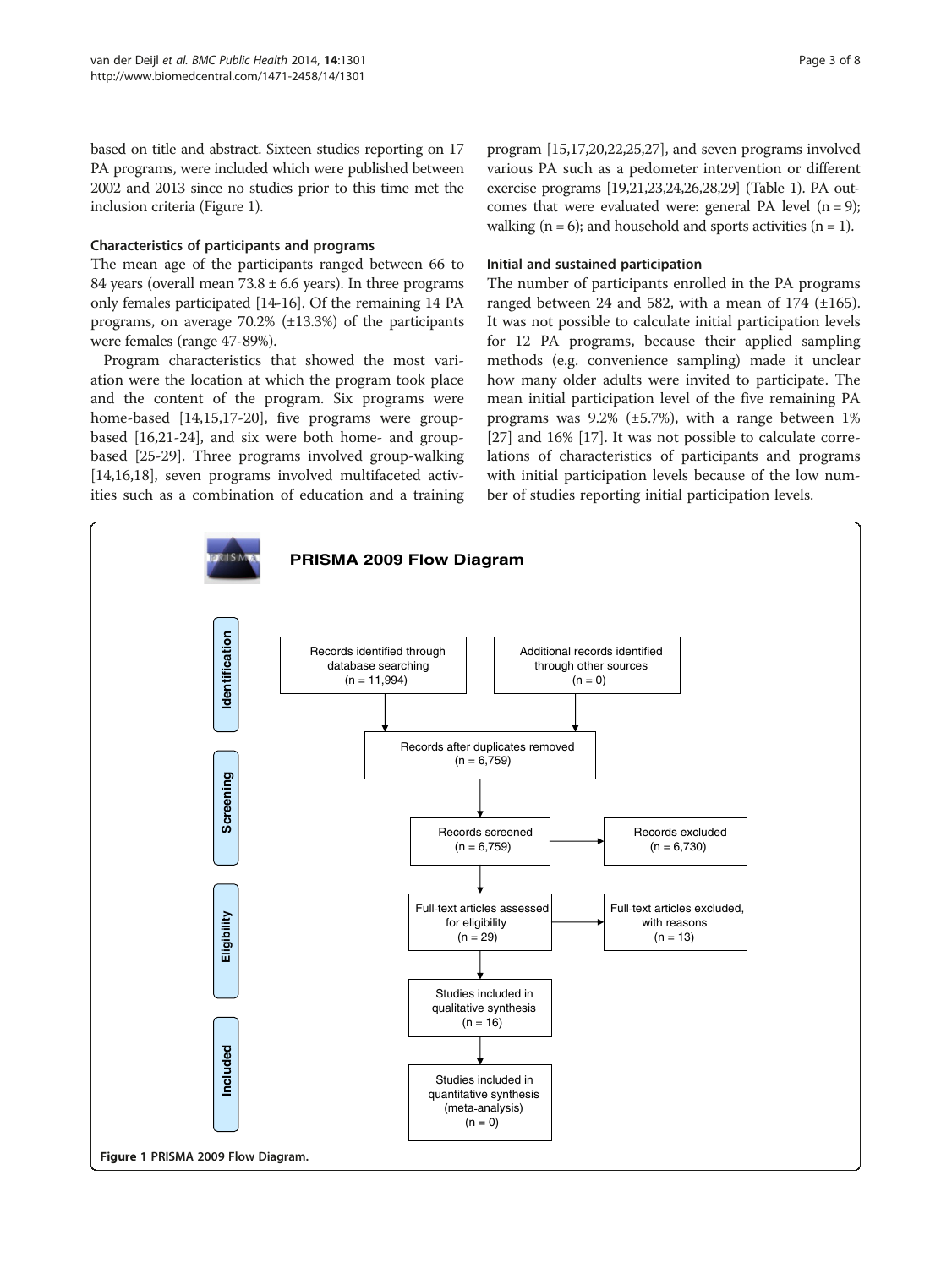| <b>Participation level</b>                    |                                         |                                          | <b>Characteristics of</b><br>participants |                                      | Program characteristics |                                                                                                                                                                  |                             |                                                                                                                                                                     |             |                                                                                                                               |                          |              |
|-----------------------------------------------|-----------------------------------------|------------------------------------------|-------------------------------------------|--------------------------------------|-------------------------|------------------------------------------------------------------------------------------------------------------------------------------------------------------|-----------------------------|---------------------------------------------------------------------------------------------------------------------------------------------------------------------|-------------|-------------------------------------------------------------------------------------------------------------------------------|--------------------------|--------------|
| Study                                         | <b>Initial</b><br>participation<br>(% ) | <b>Sustained</b><br>participation<br>(%) | %<br>Females age in                       | Mean<br>years<br>(range)             | Sampling<br>method      | Method of<br>recruitment                                                                                                                                         | Home- or<br>group-<br>based | Content                                                                                                                                                             |             | <b>Duration Contacts</b>                                                                                                      | <b>Supervision Group</b> | size         |
| Burke, 2013<br>$[17]$                         | 16.2<br>(478/2,949)                     | 78.4 (375/478)                           | 48                                        | 66<br>(range<br>not<br>reported)     | Probability<br>sampling | From 60 suburbs/<br>neighborhoods of a<br>city; random selection<br>(method not reported)                                                                        | Home-based                  | Multifaceted:<br>booklet with PA<br>and nutritional<br>recommendations,<br>resistance band<br>pedometer                                                             | 6<br>months | $6 - 10$<br>telephone<br>calls and/or<br>2-5 emails                                                                           | <b>No</b>                | $\mathbf{0}$ |
| Hopman-<br>Rock <sup>a</sup> , 2002<br>$[25]$ | 12.9 (71/551)                           | 70.4 (50/71)                             | 63                                        | Mean<br>not<br>reported<br>$(75-85)$ | Probability<br>sampling | From a city selected<br>and approached by<br>mail for participation                                                                                              | Combination                 | Multifaceted;<br>health education,<br>group exercises,<br>home exercises                                                                                            | 3<br>months | Group<br>meeting once<br>plus exercises<br>at home<br>minimally 3<br>times/week                                               | Yes                      | 25           |
| Cheng, 2009<br>$[18]$                         | 8.2 (96/1,175)                          | 79.2 (76/96)                             | 47                                        | 70<br>$(65-69)$                      | Probability<br>sampling | By using a list of<br>names obtained from<br>the department of<br>households; letters<br>were sent                                                               |                             | Home-based Walking training                                                                                                                                         | 3<br>months | 3 meetings                                                                                                                    | Yes                      | $\mathbf{0}$ |
| Rosenberg,<br>2012 [26]                       | 7.3 (87/1,196)                          | 74.6 (64/87)                             | 76                                        | 84<br>$(69-98)$                      | Probability<br>sampling | From 4 senior-living<br>facilities. Study<br>information flyers were<br>sent to all potential<br>eligible residents                                              | Combination                 | Standard<br>intervention<br>(pedometer,<br>educational, group<br>meeting)<br>Enhanced<br>intervention (+<br>telephone<br>counseling,<br>environmental<br>awareness) | 3<br>months | Biweekly<br>group<br>meeting                                                                                                  | Yes                      |              |
| $[27]$                                        | Rydwik, 2009 1.4 (96/6,999)             | 66.7 (64/96)                             | 60                                        | 83<br>(range<br>not<br>reported)     | Convenience<br>sampling | By using<br>questionnaires,<br>advertisements in local<br>newspaper, primary<br>care and home service<br>administration<br>organized by the local<br>authorities | Combination                 | Multifaceted:<br>Training group (T)<br>Group with<br>training and<br>nutrition (T+N)<br>Nutrition-only<br>group (N)                                                 | 9<br>months | 3 months<br>twice a week<br>training<br>sessions (T<br>and $T+N$ ),<br>followed by 6<br>months<br>home-based<br>exercises (T) | Yes                      | $5 - 8$      |
| Koizumi,<br>2009 [19]                         |                                         | 100 (68/68)                              | 100                                       | 67<br>$(60 - 78)$                    | Convenience<br>sampling | From senior centers<br>and advertisement in<br>local papers                                                                                                      | Home-based                  | Lifestyle PA: 9000<br>steps and 30 min<br>moderate intensity<br>PA per day                                                                                          | 3<br>months | 1 meeting<br>individual                                                                                                       | No                       | $\mathbf{0}$ |

# <span id="page-3-0"></span>Table 1 Characteristics of PA programs aimed at improving PA among community-dwelling persons aged 55 years and older (n=17)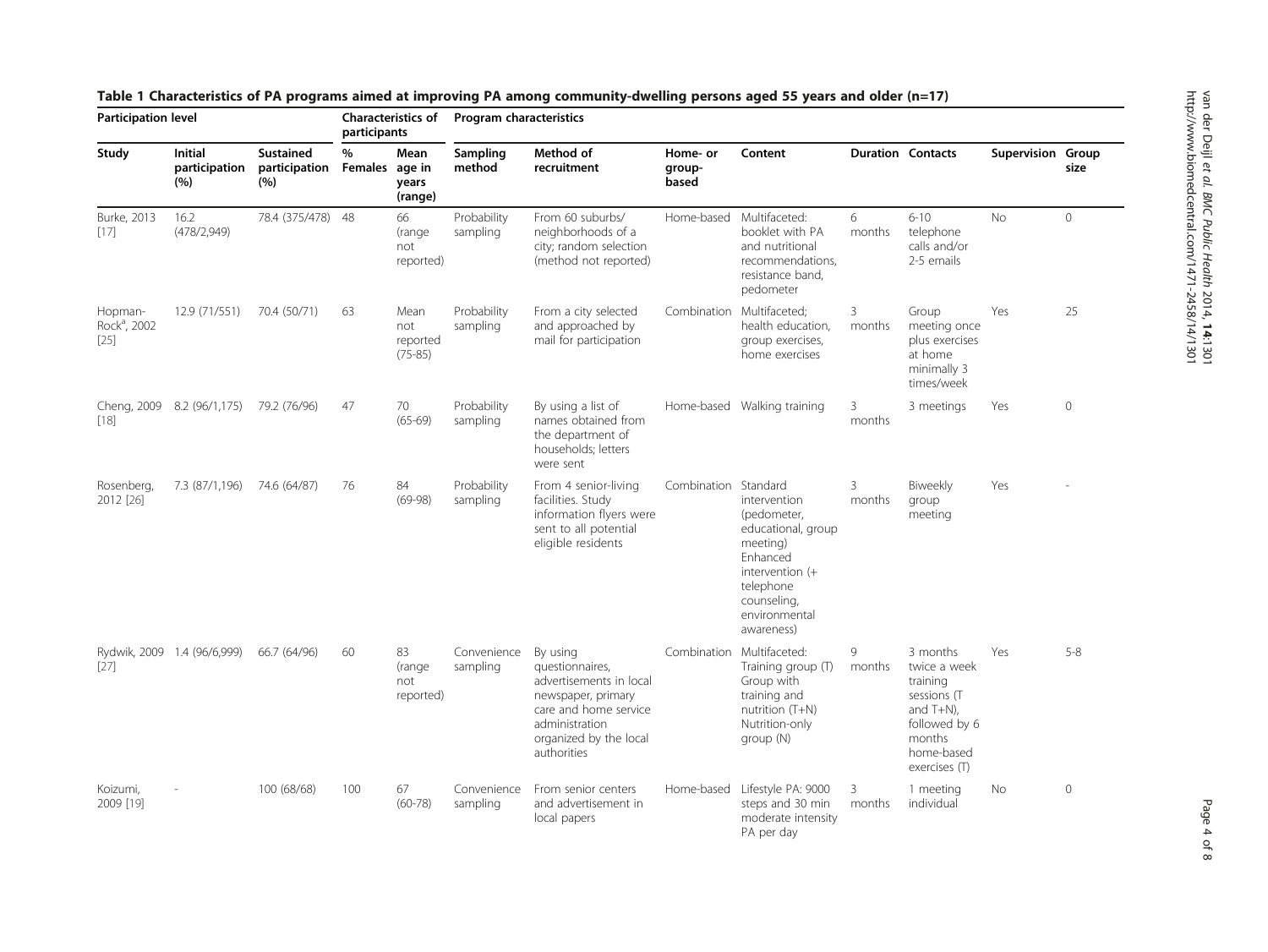| Shaw, 2008<br>$[14]$       | 100 (24/24)       | 100 | Mean<br>and<br>range<br>not<br>reported | Convenience<br>sampling | Four senior centers that<br>host a program. One-<br>on-one recruitment<br>of other program<br>participants and<br>posting of signs in the<br>center to announce the<br>program    | Home-based  | A daily walking-for- 3<br>exercise program<br>at respective senior<br>center (instruction<br>to walk)                | months                                                |                                         | No        | $\Omega$     |
|----------------------------|-------------------|-----|-----------------------------------------|-------------------------|-----------------------------------------------------------------------------------------------------------------------------------------------------------------------------------|-------------|----------------------------------------------------------------------------------------------------------------------|-------------------------------------------------------|-----------------------------------------|-----------|--------------|
| Bonnefoy,<br>2012 [15]     |                   |     |                                         |                         |                                                                                                                                                                                   |             |                                                                                                                      |                                                       |                                         |           |              |
|                            | 96.1 (98/102)     | 86  | 84<br>$(78-97)$                         | Probability<br>sampling | Representatives and<br>home helpers from<br>associations involved in<br>home assistance for<br>the elderly, help to<br>recruit people for<br>participation                        |             | Home-based Multifaceted:<br>education meeting, months<br>nutrition<br>supplement, 13<br>exercises per day<br>at home | $\overline{4}$                                        | 1 meeting                               | Yes       | 0            |
| Fujita, 2003<br>[21]       | 95.4 (62/65)      | 54  | 67<br>$(60-81)$                         | Convenience<br>sampling | From advertisements in Group-based<br>local newspapers,<br>bulletin, poster                                                                                                       |             | Progressive<br>endurance training<br>and resistance<br>exercises                                                     | 6<br>months                                           | 2-3 times/<br>week                      | Yes       | 31           |
| Sarkisian,<br>2007 [22]    |                   |     |                                         |                         |                                                                                                                                                                                   |             |                                                                                                                      |                                                       |                                         |           |              |
|                            | 90.2 (46/51)      | 89  | 77<br>(range<br>not<br>reported)        | Probability<br>sampling | From three senior<br>centers (method not<br>reported)                                                                                                                             |             | Group-based Multifaceted;<br>attribution<br>retraining, PA class                                                     |                                                       | 1 month Once a week                     | Yes       | $8 - 14$     |
| Croteau,<br>2007 [20]      | 82.6 (147/178) 78 |     | 73<br>$(55-94)$                         | Convenience<br>sampling | From various<br>educational, health,<br>and social programs<br>offered in area                                                                                                    | Home-based  | Multifaceted:<br>pedometer,<br>individual meeting,<br>group meeting<br>once a month                                  | 3<br>months                                           | 3 group- and<br>1 individual<br>meeting | <b>No</b> | $\mathbf{0}$ |
| Opdenacker, -<br>2008 [28] | 78.3 (141/180) 49 |     | 67<br>(range<br>not<br>reported)        | Convenience<br>sampling | By using personal<br>letters and<br>advertisements on<br>local radio and in local<br>newspapers                                                                                   |             | Combination Structural exercise<br>intervention<br>Home-based life-<br>style intervention                            | 11<br>months                                          | 3 times/week Yes                        |           | 10           |
| Hernandes,<br>2012[23]     | 78.0 (238/305) 69 |     | 68<br>$(64 - 71)$                       | Probability<br>sampling | Controls recruited<br>among individuals<br>participating in another<br>project Experimental<br>group recruited from<br>5 community-based<br>exercise programs in<br>the same city | Group-based | Community-based<br>exercise program:<br>aerobic exercises                                                            | $4 - 40$<br>months<br>(on<br>average<br>12<br>months) | 2 times/week Yes                        |           | 13           |

# Table 1 Characteristics of PA programs aimed at improving PA among community-dwelling persons aged 55 years and older (n=17) (Continued)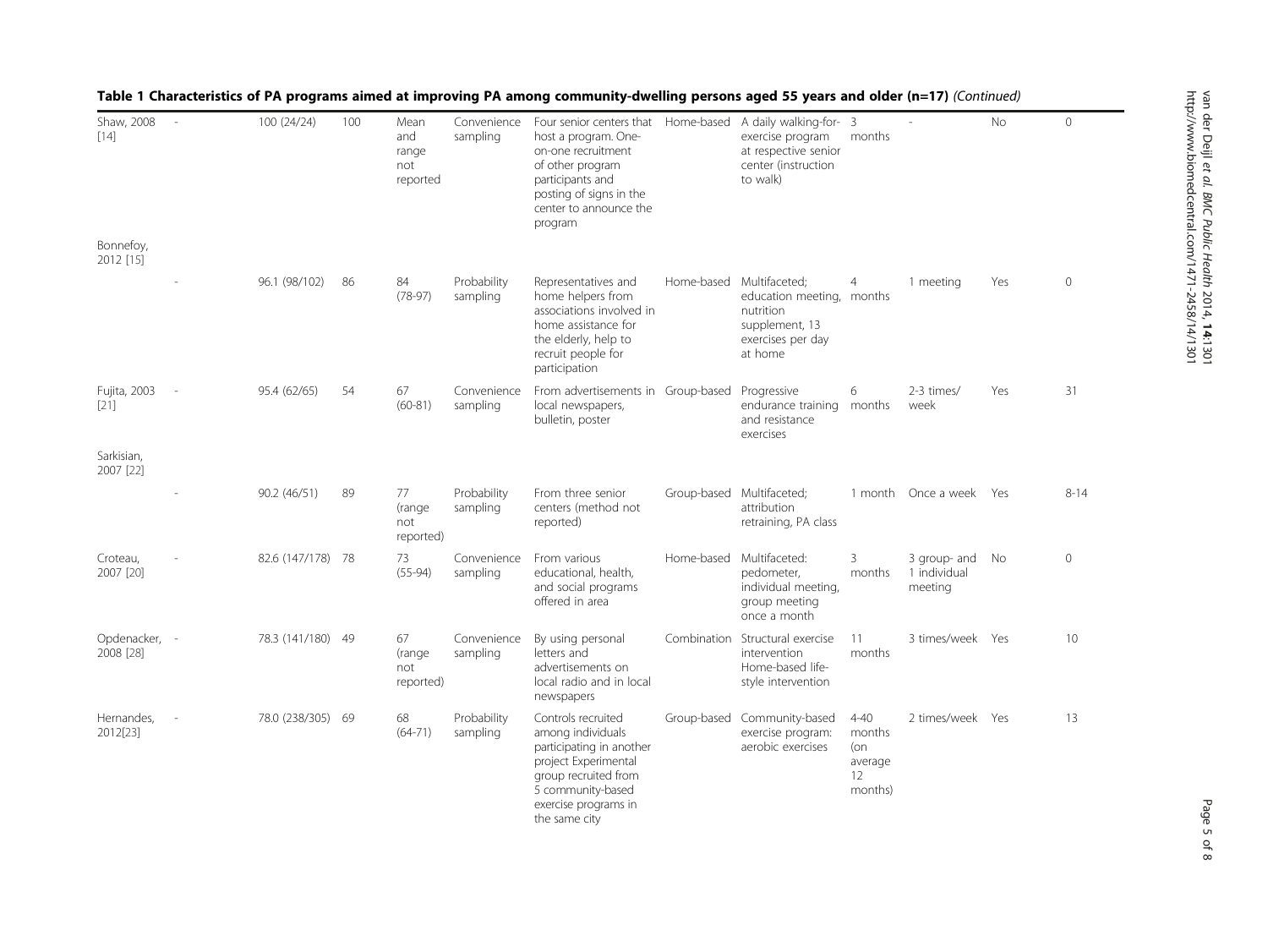| De Vreede,<br>2007 [24]                       | 75.5 (74/98)      | 100 | 74<br>(range<br>not<br>reported) | Convenience<br>sampling | From advertisements in Group-based<br>a local newspaper                                                                      |             | Functional tasks<br>exercise program<br>resistance strength<br>exercise program | months      | 3 times/week                                                                    | Yes | $6 - 12$              |
|-----------------------------------------------|-------------------|-----|----------------------------------|-------------------------|------------------------------------------------------------------------------------------------------------------------------|-------------|---------------------------------------------------------------------------------|-------------|---------------------------------------------------------------------------------|-----|-----------------------|
| Michael,<br>$2008$ [16]                       | 73.1 (424/582) 71 |     | 74<br>(range<br>not<br>reported) | Probability<br>sampling | Neighborhoods in a<br>city were selected<br>demarcated by the city<br>council                                                | Group-based | Leader led walking 6<br>group                                                   | months      | 3 times/week                                                                    | Yes | 10                    |
| Helbostad,<br>2004 [29]                       | 68.8 (53/77)      | 81  | 81<br>(range<br>not<br>reported) | Convenience<br>sampling | Invitations to<br>participate were<br>distributed by health<br>care workers and by<br>announcement in the<br>local newspaper | Combination | Combined training: 3<br>meeting at home,<br>training classes                    | months      | 2 times/week                                                                    | Yes | $5 - 8$               |
| Hopman-<br>Rock <sup>b</sup> , 2002<br>$[25]$ | 50.3 (196/390) 82 |     | 72<br>$(55 - 75)$                | Convenience<br>sampling | Advertisement in local<br>newspapers and other<br>media, personal<br>communication, and a<br>brochure                        | Combination | Multifaceted:<br>health education,<br>group exercises,<br>home exercises        | 3<br>months | Group<br>meeting once<br>plus exercises<br>at home<br>minimally 3<br>times/week | Yes | 22<br>(maximum<br>25) |

Table 1 Characteristics of PA programs aimed at improving PA among community-dwelling persons aged 55 years and older (n=17) (Continued)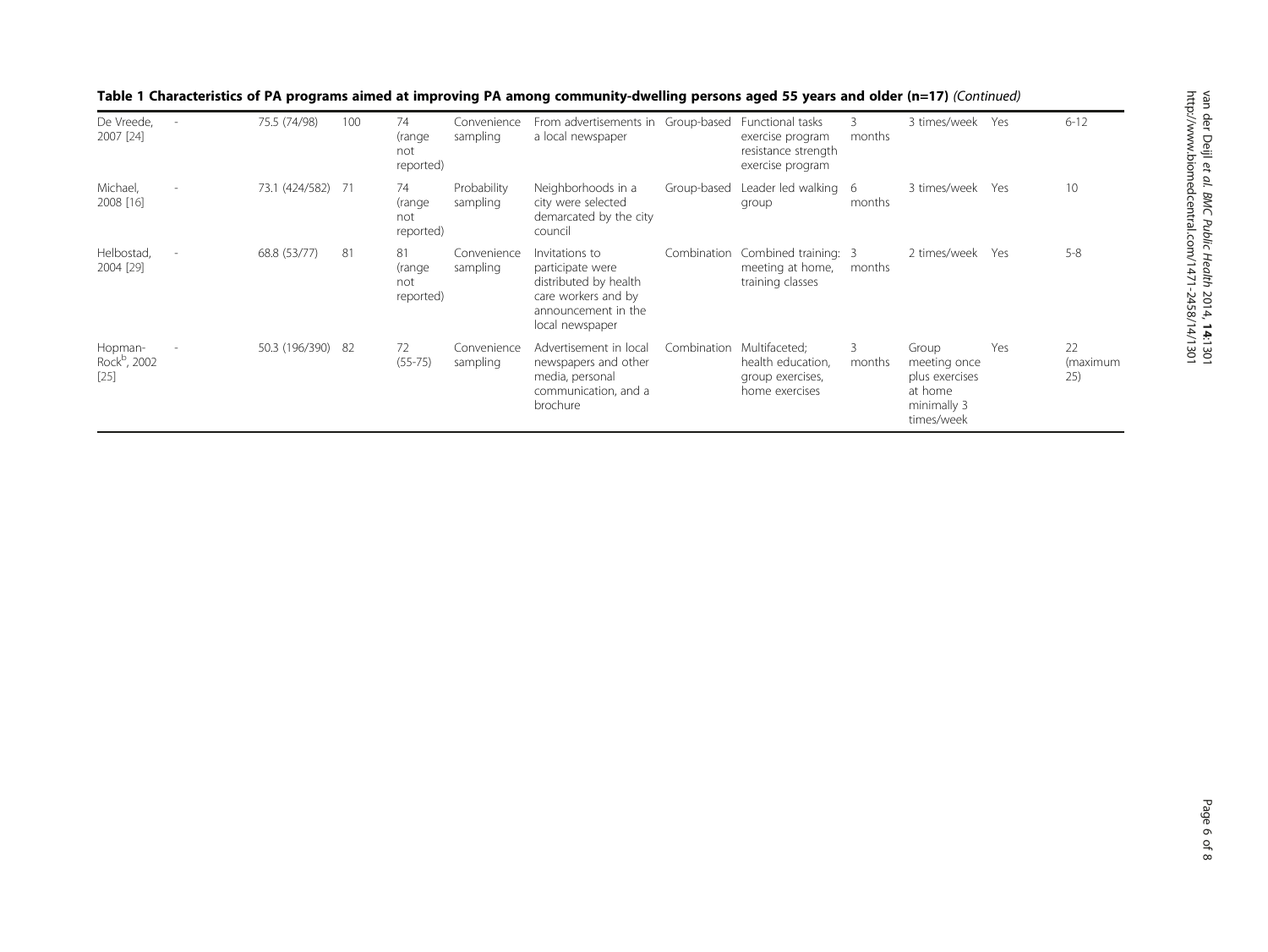<span id="page-6-0"></span>Between 24 and 424 (mean  $129 \pm 117$ ) participants completed the PA programs. The mean proportion of persons completing the program was 79.8% (±13.2%; n =17) ranging between 50.3% [[25](#page-7-0)] and 100% [[14,19\]](#page-7-0). Of the 12 effective PA programs [[14,16-20,22,25,27-29](#page-7-0)] the mean proportion of persons completing the program was 71.3% (±21.9%). Correlations showed that higher sustained participation levels were related to lower mean age of the participants ( $r = -182$ ), higher proportions of females ( $r = .279$ ), lower duration of the program ( $r =$ −.137), and smaller group sizes (r = −.367), but none of these correlations reached significance.

# **Discussion**

This systematic review identified 17 PA programs that aimed to improve PA among community-dwelling older adults. The mean proportion of participants starting the program (initial participation level) was 9.2%, but could only be calculated for five PA programs. The 17 PA programs had a mean sustained participation level of 79.8%. No significant correlations were found for participant or program characteristics with sustained participation level.

The mean initial participation level of 9.2% is difficult to interpret without additional information about the method of recruitment and effort or resources invested. For example 9.2% seems high when recruitment is done by putting up an advertisement in a community building, but low when mailing people personally and subsequently phoning them. Although for public health impact it is important to have insight into the number of older adults that would participate when providing a PA program [\[30](#page-7-0)], for 12 PA programs important information was missing. This is striking since information on initial participation gives insight into potential selective participation and in the external validity of the results. Furthermore, in the recent CONSORT statement it was emphasized to include information on the eligible participants in order to increase validity [[31](#page-7-0)]. Thus, it is important that at least an indication of initial participation levels is reported when the effects of PA programs are studied. Therefore, for future studies it is highly recommended to include information regarding the number of persons that were invited to participate in the PA program. Although, none of the included PA programs in this current systematic review included online components, it is of interest to study the growing implementation of online PA programs [[32\]](#page-7-0) which potentially increase the ease of initial participation.

The overall mean sustained participation level of almost 80% found in the current systematic review was higher than expected, as lower participation levels have been found among children [\[33,34](#page-7-0)], and for other types of health-behaviour programs for older adults [[10](#page-7-0)]. The mean sustained participation level of effective PA programs was lower than the overall mean. This could imply that the effective programs have a smaller overall population impact when implemented on a larger scale as compared to programs with smaller effects but higher sustained participation levels [[11-13](#page-7-0)].

No significant correlations were found for participant or program characteristics with sustained participation level which may be due to the small number of studies that were eligible for inclusion. Although the size of the correlations indicated that a low mean age of the participants, high proportions of females participating, short duration of the program, and a small group size are likely to increase levels of sustained participation, these factors should be investigated further as potential determinants of sustained participation. Jancey et al. (2007) showed that can be related to low socioeconomic status, overweight, low PA level at the start, low walking selfefficacy, and loneliness may also be related to low sustained participation levels of PA programs among older adults [\[35](#page-7-0)].

# Conclusions

Calculating initial participation levels of PA programs aimed to improve PA levels among community-dwelling older adults is hindered by high levels of convenience sampling. Sustained participation among those who started participating in PA programs is high. A low mean age of participants, high proportions of females participating, short duration of program, and a small group size are likely to increase levels of sustained participation. In order to improve the population impact of PA programs among community-dwelling older adults, more knowledge is needed into how initial and sustained participation levels can be optimized.

#### Additional file

[Additional file 1:](http://www.biomedcentral.com/content/supplementary/1471-2458-14-1301-S1.docx) Specified search strategies.

#### Competing interests

The authors declare that they have no competing interests.

#### Authors' contributions

MvdD conducted the analysis and wrote together with AE the manuscript while being supervised by FJvL. CBMK critically reviewed the manuscript. All the authors have read and approved the final version to be published.

#### Acknowledgements

Many thanks to Wichor Bramer, a librarian of the Erasmus University MC who helped establishing the key-words and databases. This study was financially supported by the Erasmus University MC in Rotterdam.

Received: 18 July 2014 Accepted: 12 December 2014 Published: 18 December 2014